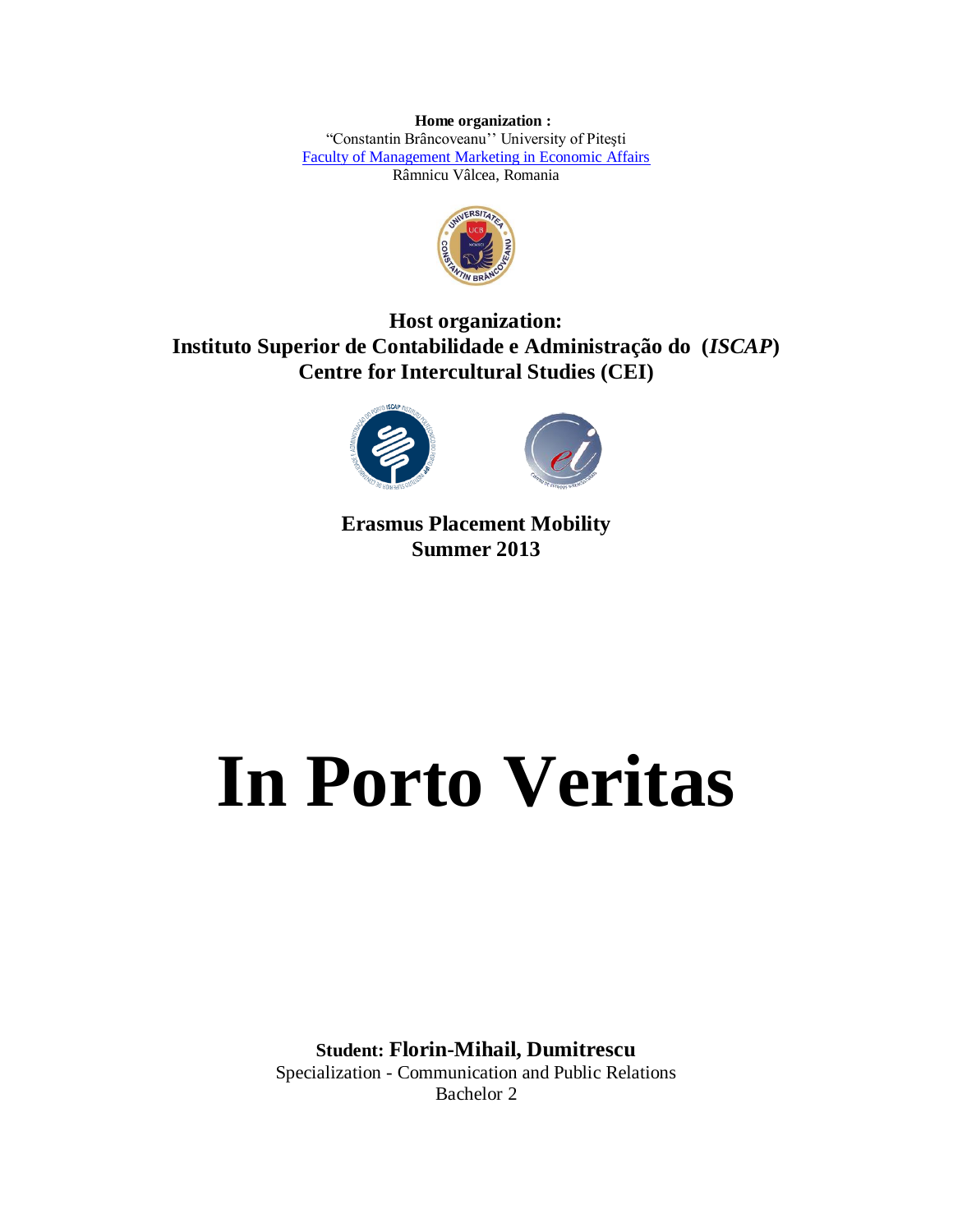## **In Porto Veritas!**

## **A brief summary on an intercultural experience**

From a simple intention to an unforgettable experience is just a short distance, which I will quantify by using a measure as unconventional as it is international:  $\bullet$  - ERASMUS - and the tool for measuring it, I will call it "Erasmometer".

In this article, I do not want to reveal the ERASMUS experience as something universal, like a pattern, but I want to present it simple, just as it happened to me and I am doing that because I hope to help the future *Homo Erasmus* to imagine how their world would look like for a few months.

Before starting, I have to confess that as much as I tried not to make comparisons throughout this internship in Portugal, I did not succeed.

►The first thing that caught my attention in Portugal, was when getting off the plane, it was a moment that felt like working in a mill. I came from 24 degrees in Romania and got off in Oporto where there were 37 degrees and it was only the 28th of June! I was wondering what temperatures it would be in July and August, If it was already so hot at this time of year? To my surprise, I found that Oporto has a very mild climate. Actually, it was my first summer that I have not suffered because of the heat. Winters and summers are mild, as emphasized by the statements of several people I've met in Oporto, saying that the last snow seen in Oporto was exactly 30 years ago! I suddenly remembered two winters ago when, in Romania there were places where snow measured even 3 meters. Therefore, in terms of climate and according to my unit measure, on a scale from 1 to 5,

I will rate Oporto's weather at 5 **BBBB** ERASMUS.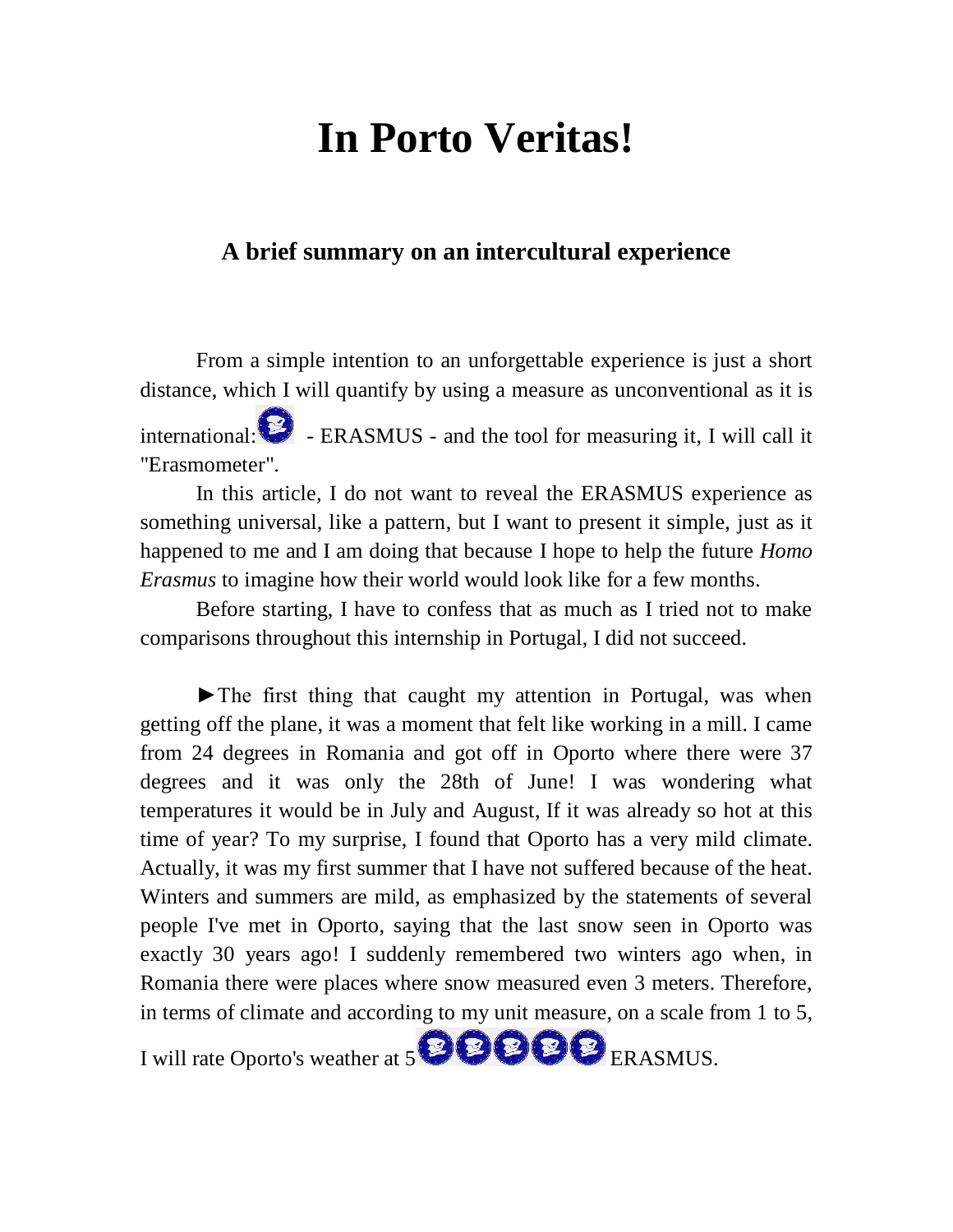►Next thing that caught my attention was the urban architecture, which combines the old architectural styles with the new ones in a unique way, different of what I had seen until then, by using a lot of granite stone. Lots of city streets and the historical area are paved with this type of rock. Moreover, this architectural landscape probably would not have had this charm without that scent of an important port, where you can imagine the sailors and the people, centuries ago downloading the precious products coming from the colonies or uploading the legendary port wine on the sailing vessels. The most frequented area of Oporto is "Ribeira" - a great place! What would this place be without the narrow streets, with cramped buildings, built in terraces, cheerfully colored, without boats and restaurants overlooking the Douro River and without the fuss made by seagulls until late

at night? – Rating: 5 **BBB** ERASMUS



*View from Ponte Dom Luis*

►**Museums** - I spent two weeks during this internship, just to visit museums and the main attractions of Oporto and surroundings. It was like a museums' marathon, which I can honestly say that enriched me both culturally and spiritually. It was an opportunity to learn much more about the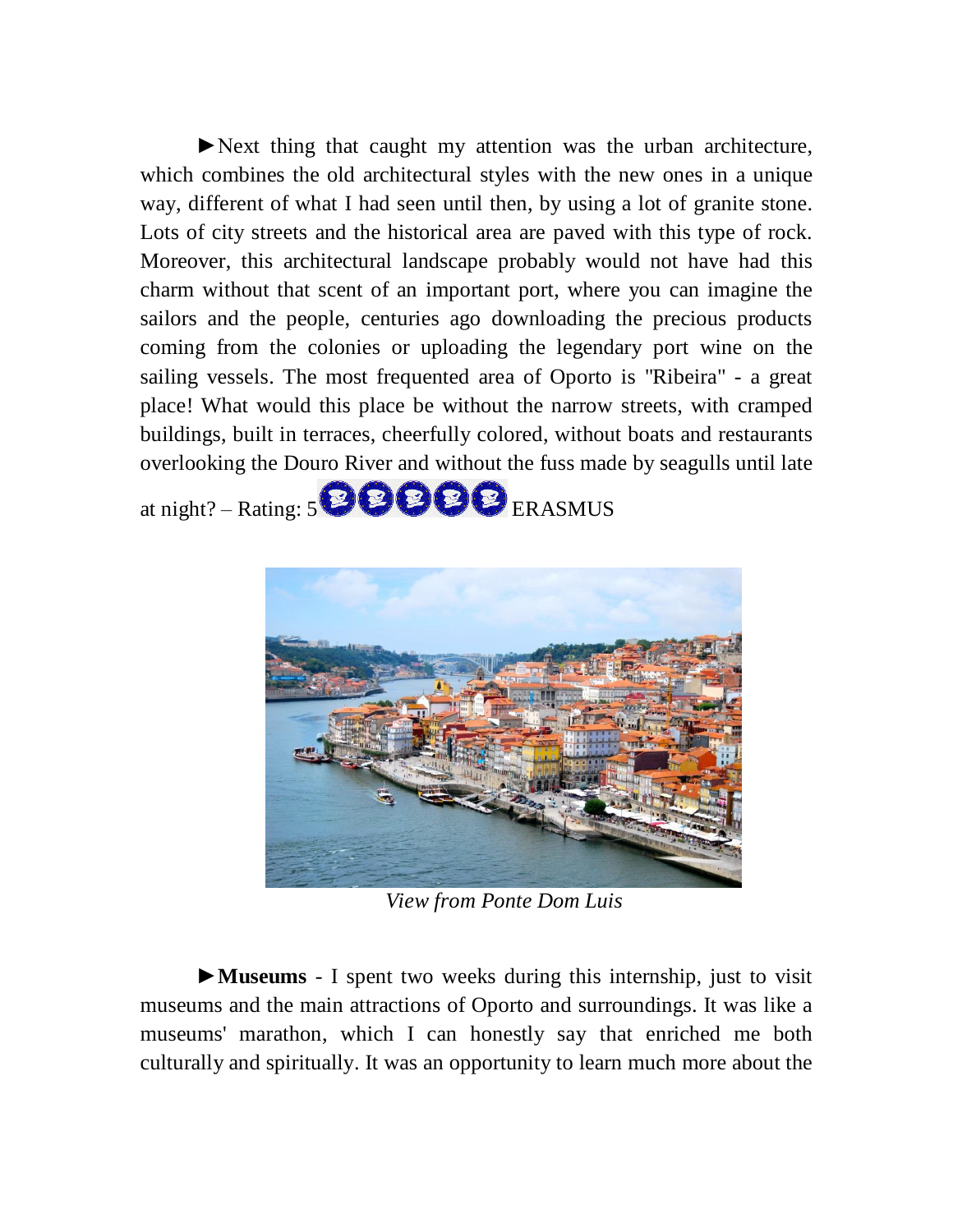country, to find out historical, social and cultural features that I can compare to those from my homeland. Rating: 5 **BBB**ERASMUS



*Palácio da Bolsa*



►**People -** Kindness is the word that defines the Portuguese people when it comes to foreigners. At first, I thought it was fictitiousness. No! They are very courteous, friendly people that you can talk to and have fun with. By chance, I met a Portuguese man who played the touristic guide role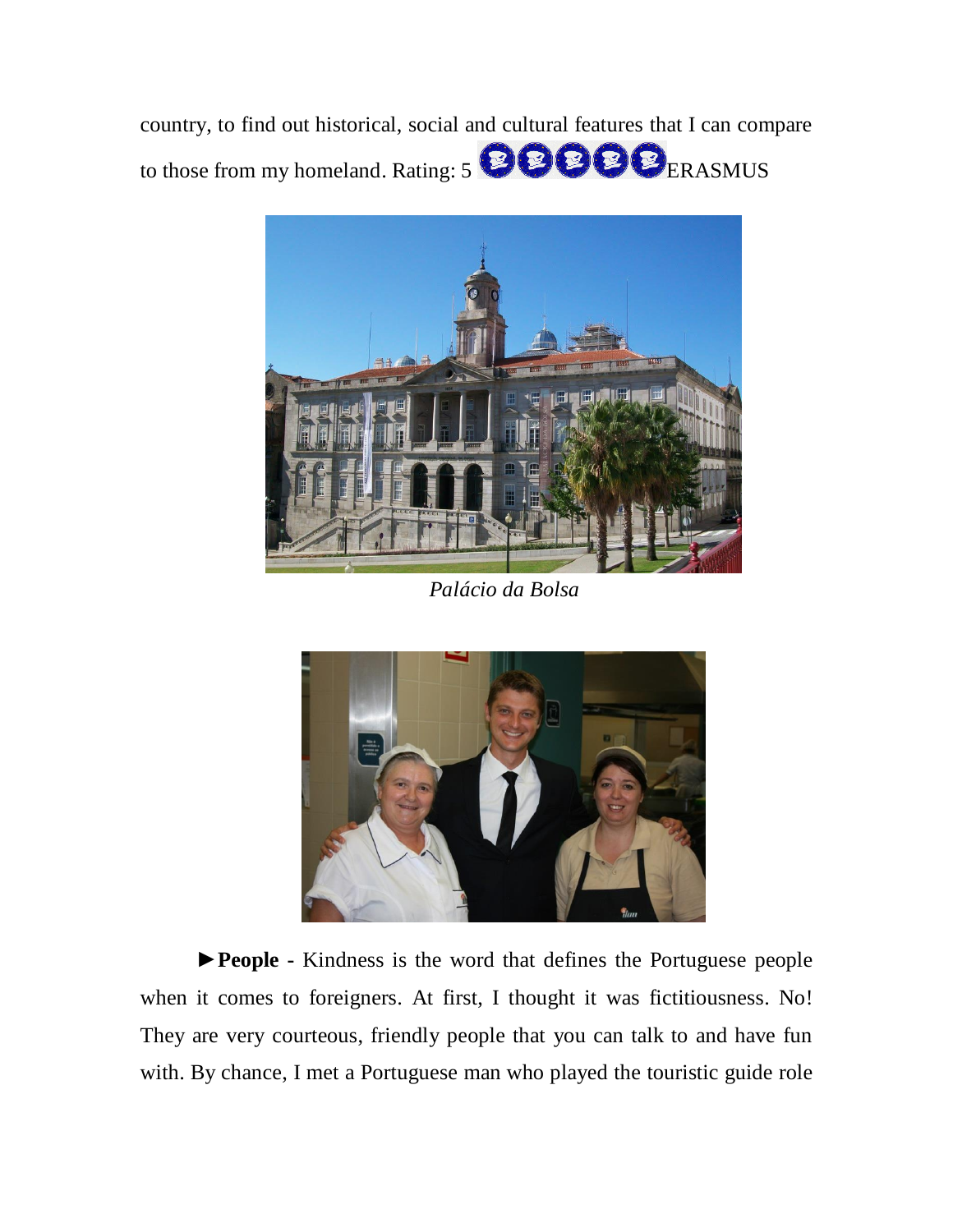for a couple of days. We built a beautiful friendship and he invited me to visit the famous Douro River Valley. There, he has an amazing mansion built in 1757, where we stayed for two days. My host introduced me to the community which, by the way, it was in the middle of the election campaign, without realizing it. I was also invited for lunch by one of the political parties. It's been a pleasure to be among so many people and to learn about so many aspects of the political life, both from ordinary people and from people connected to the politics. This way it came to my knowledge that, when it comes to politics, Romania is no different from Portugal. Funny thing was that I got to that region precisely during grape harvesting and I did not hesitate helping local people. My grandfather is also a viticulturist; therefore I have good knowledge of this industry. That is why I wanted to find out new things and to discover differences in growing grapes and wine making, between Portugal and my country, Romania. I found out that the viticulture is the same, the only different things are the amazing terraced vineyards, made by stonewalls and the grapevine pillars made by shale, an evidence of the amazing adaptations to local environmental conditions and to local resources. It was hilarious when, the second day, the people in that village already knew that a stranger had appeared in the region. You know, gossip spreads fast. A local man came and asked me if I am the oenologist expert who came to do a study on vineyards. After that, we visited a winery, where, according to tradition, "virgins" were crushing grapes with their feet.

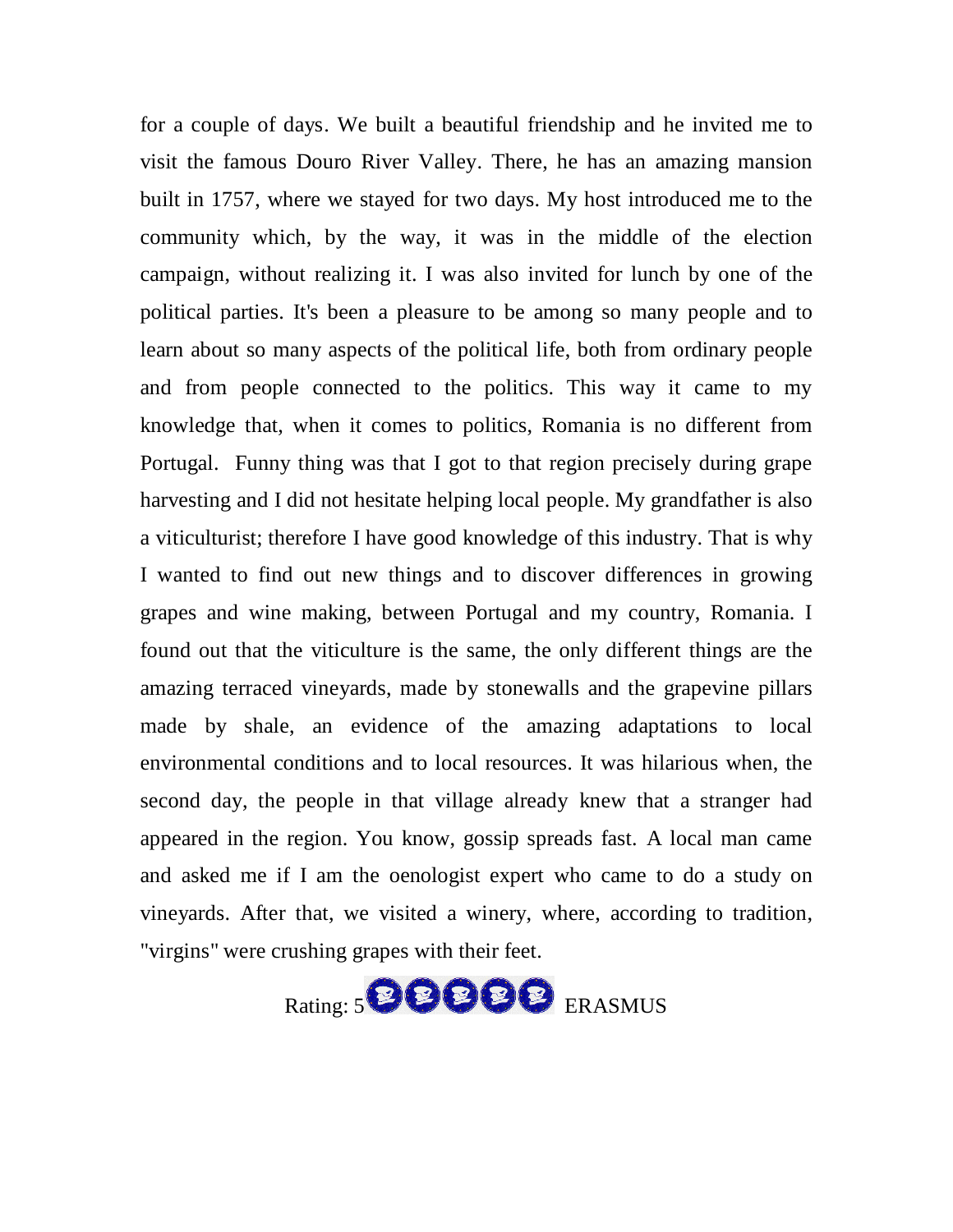

*"The sirens" of Douro squeezing the grapes*

►**Student Life** - Oporto is like a hive for students. There are many universities with many types of bachelor degrees. At ISCAP I was impressed by the edifice and all the facilities in there, modern labs, modern classrooms,



organization, resources for students and professors, the library, the virtual library which contains valuable articles and scientific studies useful for anyone who needs information about bachelor, master or PhD degrees. I have met many people and I can state that they were supportive when asking them for information, for help. In addition, here, I found out the importance of intercultural projects and I saw the passion of teachers and students, when organizing cultural exchanges.

A peculiar image often appears in almost every corner of the city, from morning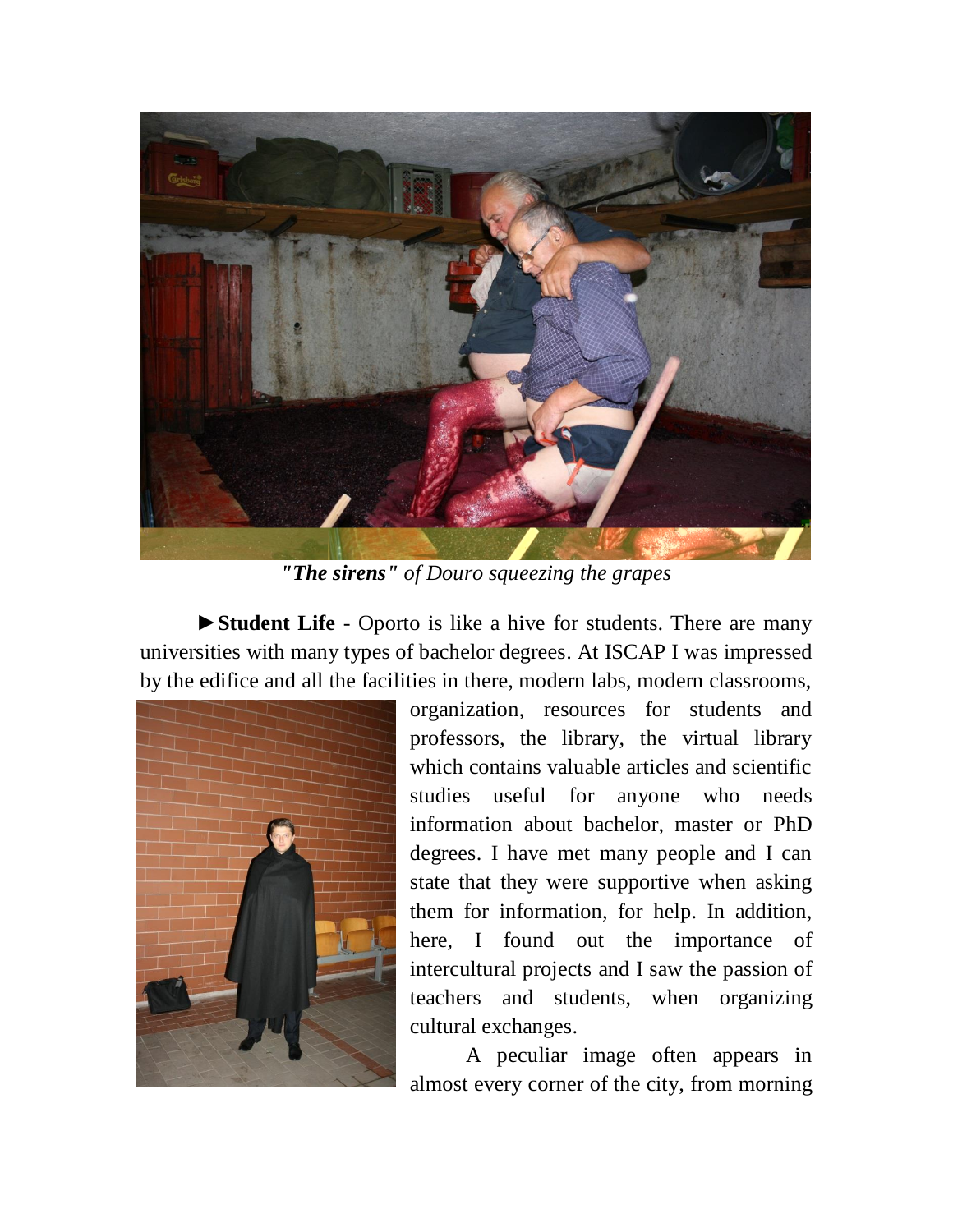until late night: young people, dressed elegantly in black, wearing also a black cloak - an image that takes you to Hogwarts *School of Witchcraft and Wizardry* from the Harry Potter novels. It is a student organization/brotherhood/sorority with deep roots in history, dating back to the fourteenth century. Student membership in this organization gives them their environment where they get to know each other better, have fun, socialize and participate in several educational and social projects. Rating: 5 8888 ERASMUS

Another interesting experience in these three months was helping some friends who own a restaurant in Oporto, a place where I met many characters, where I learned to cook a traditional recipe – francesinha – and other gastronomic delights. Rating: 5 **BBBB** ERASMUS



*Francesinha*